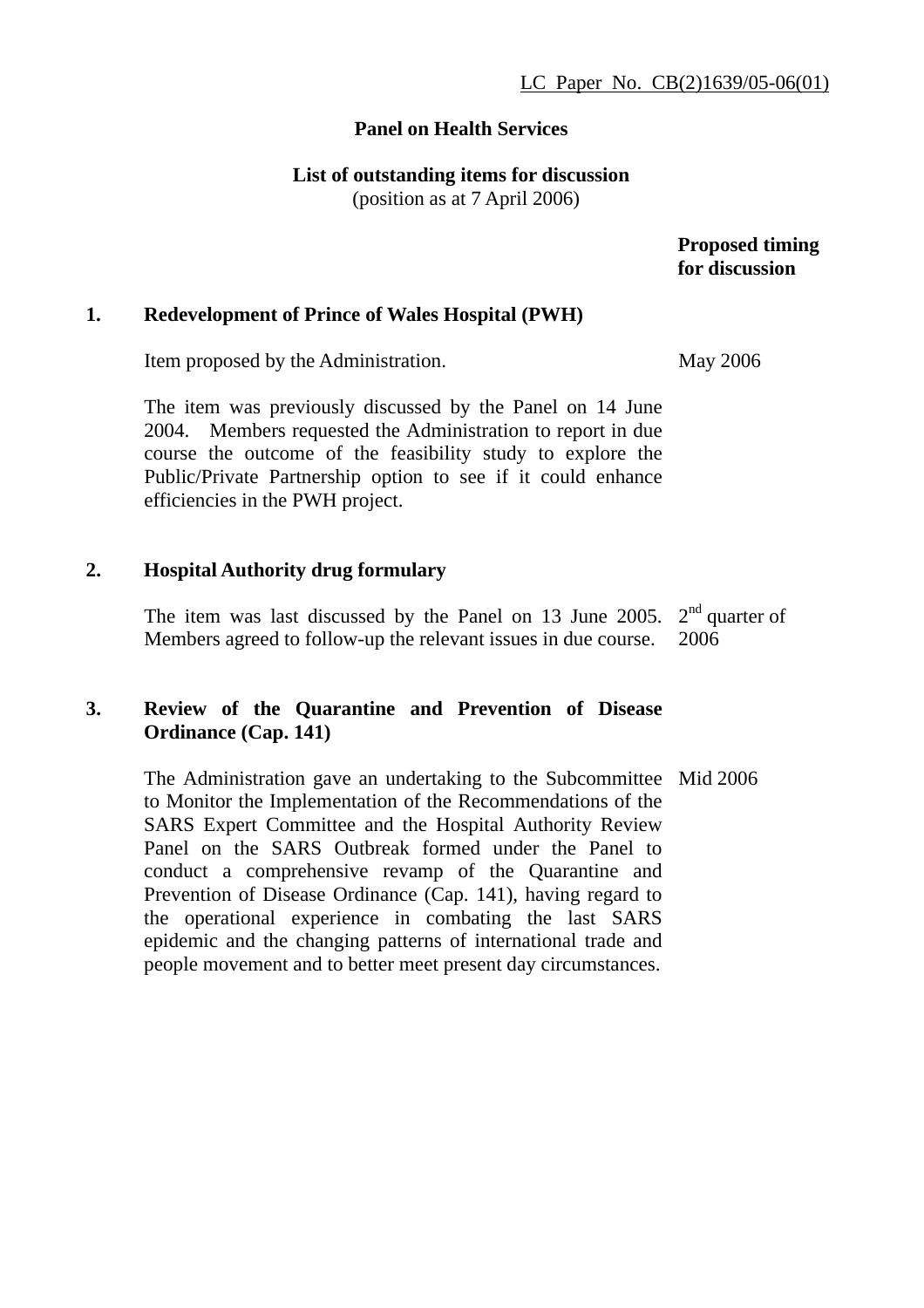#### **Proposed timing for discussion**

# **4. Regulation of health care personnel not currently subject to statutory registration**  Item proposed by Dr Hon KWOK Ka-ki. Mid 2006 **5. New hospital on Lantau**  Item proposed by the Administration. Mid - late 2006 **6. Progress report on promoting healthy eating habit among school children**  At the meeting on 9 January 2006, members agreed to discuss To be confirmed the progress made in taking forward the initiative of promoting healthy eating habit among school children in the latter half of the year. **7. Health care complaints mechanism**  This item was previously discussed by the Panel in 2002. To be confirmed The Administration undertook to revert on this subject. **8. Review of Dental (Registration) Ordinance**  Item proposed by the Administration. To be confirmed **9. Enhancing the provision of dental care for the elderly and extending school dental care services to post-primary students**  Item proposed by Dr Hon KWOK Ka-ki. To be confirmed **10. Medical Misadventure Fund**  Item proposed by Hon Albert HO. To be confirmed